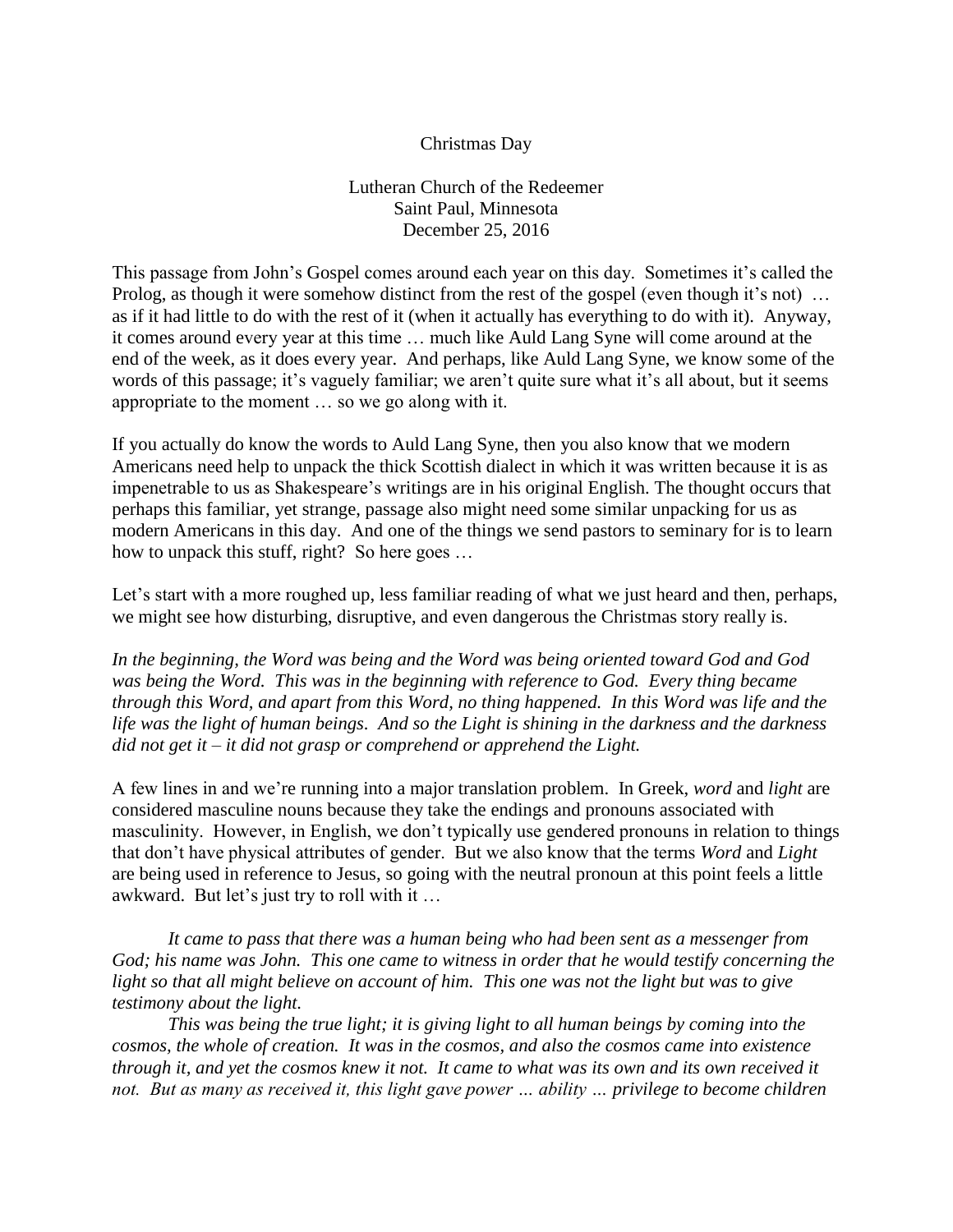*of God; they will believe in its name. These children were born not out of blood or of the inclination of flesh or of the will of men, but from God they were born.*

*And so the Word came to be flesh and it encamped among us, pitched his tent in our midst, and we saw with our eyes his glory as unique, one and only begotten from the father full of grace and truth.*

Well, the language at least might be a little disruptive – if for no other reason than it is not what we're accustomed to. But as C. S. Lewis once observed, when the author steps on to the stage, the play is over … and here we have the author, the creative word that spoke all of creation into existence, stepping into that creation. That could be the end of everything, but there is one exception to Lewis' observation: the author of a play can step (and on many occasions has stepped) onto the stage and the play can still continue – if the author steps onto the stage as a character in the play.

So this creative Word stepped into creation without bringing the whole thing crashing down because the Word became one of us, a human being, taking up residence in our midst. But that might be a little too close for comfort. Remember, this Word has the power to speak creation itself into existence. Yet, it has come among us as one of us. Now what?

Even though the Word that authored creation has stepped into creation as a player in the unfolding human drama, there is still danger. We could get it wrong. This Word came to those that were his own, came home (as it were) to people who should have recognized him and received him as we welcome family and dear friends into our homes during this holiday season. Yet that didn't happen.

Before looking around to imagine whom the gospel writer might be referring to, let's ponder this question: If this Word were coming into our world today, which, after all, is what we're celebrating at Christmas – the coming of God in our midst, who are the people who would be Christ's home, who would be the natural, expected people to receive this Word made flesh? Hint: it's us. We're the ones who should be expected to recognize what God is up to in this – and so we're the ones who could get it wrong.

We try to avoid noticing this. John the Baptizer is mentioned in our gospel today and we've heard a fair bit from John in recent weeks. There isn't a Christmas story, an account of the birth of Jesus in every gospel, but John the Baptizer appears in all four. Although he doesn't utter those words in this particular gospel, John's best known line, his catch-phrase, is … you brood of vipers. Of course, John doesn't direct this at anyone and everyone; it's just for the Pharisees. We like to imagine the Pharisees as the bad guys, the villains of the story, but they aren't. They're actually very good people – or at least trying to be. They were trying, in all their doings, to do life as God desired … which is why John questioned them so harshly. If they were already oriented toward God, already trying to do what God wanted, then why would they be feeling a need to repent, to totally change their lives in thinking and feeling and being? Why would we?

We have met the Pharisees and they are us. This is the danger in our gospel today: We could get this wrong. We could be so focused on what we think God wants, so sure that God wills as we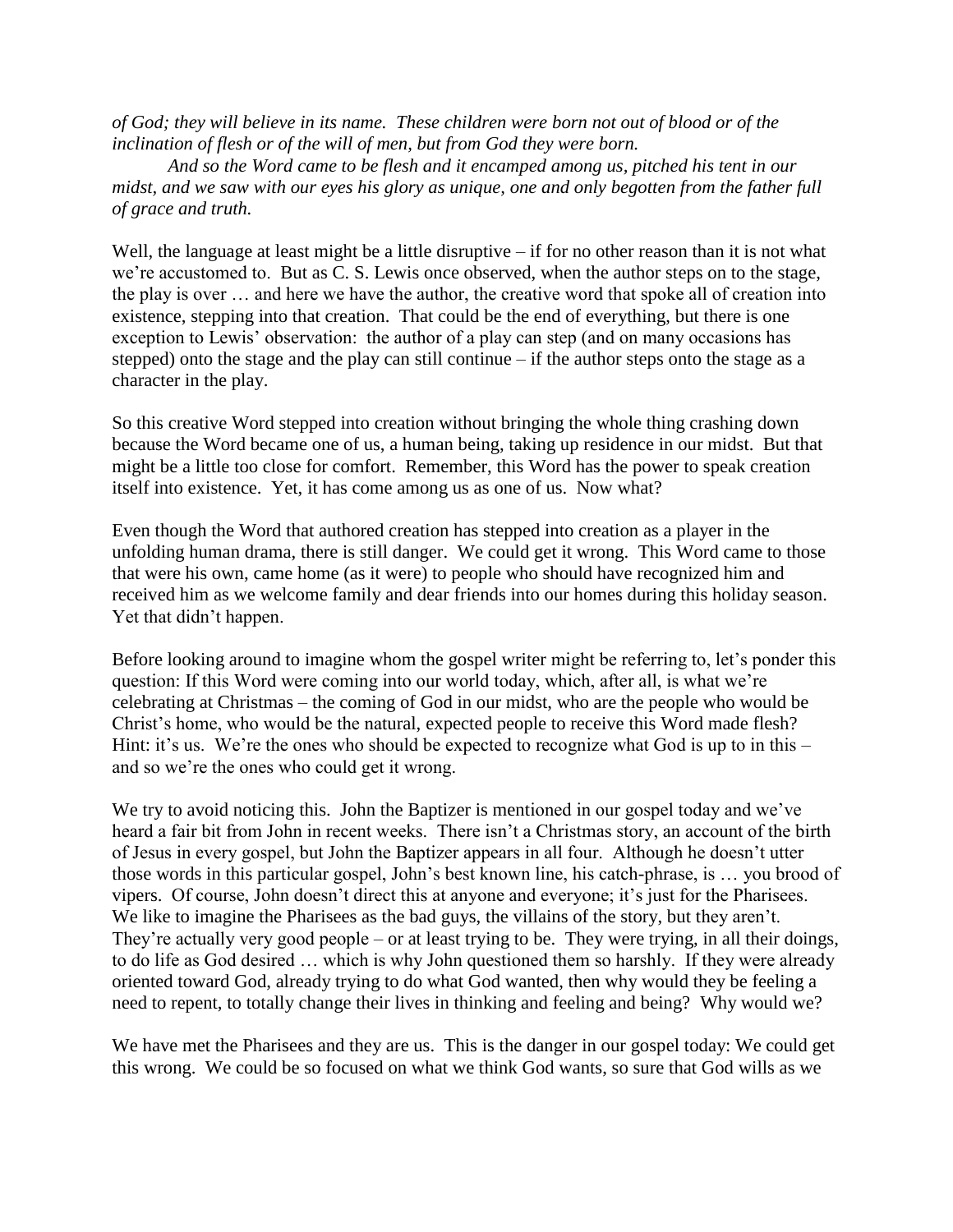will, that we miss what God is doing, breaking into our world. That is a risk God is, apparently, quite willing to take. God is willing to be misunderstood, rejected.

So the Word comes into the world anyway, doing what it does. That's all on God. God will do as God wills. Our response or reaction to what God is doing won't change that one way or the other. God's activity does not depend on human response or lack thereof. But God is willing to take a chance with us.

We could get it wrong, yes. However, we could also get it at least right enough to receive what God is doing like a gift. Receive, in this case, isn't the classic evangelical "Have you accepted Jesus Christ as your personal savior?" … considering the costs and benefits and making a considered, conscious decision. To receive, in this case, is to take to one's self. It's kind of like the way we receive gifts later today … or maybe you did earlier or last night or whatever. When you're given a gift, what do you do? You open it up! You take it into a kind of embrace. It becomes yours. The gift of God is here. The Light has come. It's unwrapped here in our midst. Do you take it as your own?

But beware! This gift, this Light can change you. This gift confers the power, the ability to become a child of God … which is to say, it changes your identity. It will change who you are and how you understand yourself and your place in the world.

Maybe that's why the nostalgia of Christmas focuses on the Eve service not the Day. In fact, a number of churches cancel Sunday morning services in years such as this one when Christmas Day happens to fall on a Sunday. And some that didn't cancel at least gave it serious consideration. If we make the Eve the main event, then everything is swathed in candlelight. It's quiet. It's gentle. It's sweet. The angels are singing. The stars are shining. The shepherds and their sheep listen as Mary sings her lullaby to her newborn. Jesus lays in his manger bed and sleeps. It's safe, cozy, contained.

But in the brighter light of day, it all looks different. We see what a squalid place a stable is for a birth. We see the poverty of the parents God chose (and unlike us, God was able to choose!). God's light is loose in the world, rewriting scripts and doing – literally – God-knows-what. We might prefer something a little safer, a little prettier, a little nicer. However, these are also signs that nothing is too dark, too awful, too plain, too insignificant for God. The light shines brightest in the darkness and that darkness ain't never gonna get that Light – no matter what.

The light shines in the darkness and nothing can overcome it. Nothing in the world. Nothing in other people or groups or actors out there in the world and nothing in us. Nothing can stop this light, prevent its coming, eclipse its shining, or change it. The Light shall have its way and God's will shall indeed be done in the end.

The real heart of the Christmas message is what we celebrate this morning: God has broken into this world and nothing can ever be the same … not you, not me, not any of us. God has come to dwell with us, literally pitched God's tent among ours … or you might say cast God's light in with ours. God has come among us and given us a gift, a gift of promise and purpose, to join with God in shining this Light into the world around us.